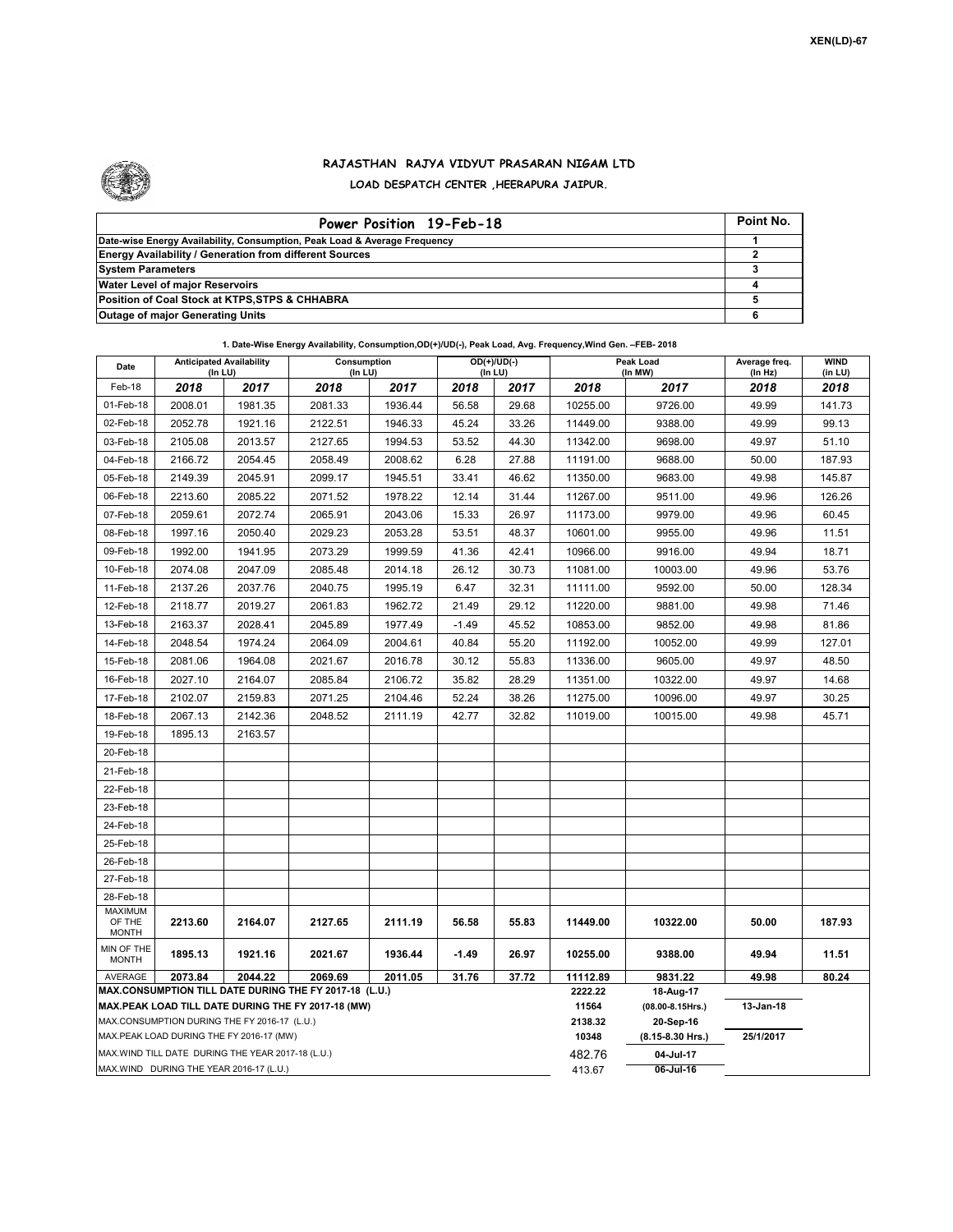## **2.Anticipated Availability/Generation From Different Sources**

|                |                                                                                                                |                                 |                   |                                  | (In LU)                         |                                                |                                  |                                 |                                                |                                  |
|----------------|----------------------------------------------------------------------------------------------------------------|---------------------------------|-------------------|----------------------------------|---------------------------------|------------------------------------------------|----------------------------------|---------------------------------|------------------------------------------------|----------------------------------|
| S.No.          | Sources Available to Rajasthan /<br>Installed Capacity as on 30.09.2016 assessment of assessment of<br>(In MW) | Prior<br>Avail. For next<br>Day | Prior<br>Avail.   | <b>Actual Energy</b><br>Received | Prior<br>Avail. For next<br>Day | Prior<br>assessment of assessment of<br>Avail. | <b>Actual Energy</b><br>Received | Prior<br>Avail. For next<br>Day | Prior<br>assessment of assessment of<br>Avail. | <b>Actual Energy</b><br>Received |
|                |                                                                                                                |                                 | 16-Feb-18         |                                  |                                 | 17-Feb-18                                      |                                  |                                 | 18-Feb-18                                      |                                  |
| $\mathbf{1}$   | KTPS (1240/1240)                                                                                               | 246.00                          | 246.00            | 223.80                           | 246.00                          | 246.00                                         | 234.80                           | 178.00                          | 246.00                                         | 219.99                           |
| $\overline{2}$ | STPS (1500/1500)                                                                                               | 218.00                          | 218.00            | 193.02                           | 211.00                          | 218.00                                         | 192.94                           | 170.00                          | 211.00                                         | 181.17                           |
| 3              | DHOLPUR GAS CCPP (330/330)                                                                                     | 0.00                            | 0.00              | 0.00                             | 0.00                            | 0.00                                           | 0.00                             | 0.00                            | 0.00                                           | 0.00                             |
| 4              | RAMGARH (273.5/273.5)<br>RAPP-A(200/200)                                                                       | 42.00<br>43.00                  | 42.00<br>43.00    | 42.55<br>44.25                   | 42.00<br>43.00                  | 42.00<br>43.00                                 | 42.15<br>44.69                   | 42.00<br>44.00                  | 42.00<br>43.00                                 | 42.43<br>44.58                   |
| 5<br>6         | MAHI (140/140)                                                                                                 | 0.00                            | 0.00              | 9.31                             | 0.00                            | 0.00                                           | 6.82                             | 0.00                            | 0.00                                           | 6.83                             |
| 7              | CHAMBAL (RPS+JS) (135.5/271)                                                                                   | 38.62                           | 38.62             | 36.79                            | 38.62                           | 38.62                                          | 36.34                            | 38.62                           | 38.62                                          | 31.99                            |
| 8              | <b>GIRAL LIGNITE (250/250)</b>                                                                                 | 0.00                            | 0.00              | 0.00                             | 0.00                            | 0.00                                           | 0.00                             | 0.00                            | 0.00                                           | 0.00                             |
| 9              | CHHABRA TPS 1000/1000)                                                                                         | 218.00                          | 218.00            | 299.26                           | 218.00                          | 218.00                                         | 248.22                           | 170.00                          | 218.00                                         | 225.52                           |
| 10             | ADANI (TPS) + KALISINDH (TPS)<br>(1200+1200/1320+1200)                                                         | 273.00                          | 273.00            | 249.32                           | 273.00                          | 273.00                                         | 256.29                           | 273.00                          | 273.00                                         | 243.78                           |
| 11<br>12       | WIND FARM (3980.40/4119.15)<br>SOLAR POWER(737.70/1295.70)                                                     | 69.75<br>0.00                   | 23.50<br>0.00     | 14.68<br>3.63                    | 17.00<br>0.00                   | 69.75<br>0.00                                  | 30.25<br>1.04                    | 27.00<br>0.00                   | 17.00<br>0.00                                  | 45.71<br>0.00                    |
| 13             | CAPTIVE POWER PLANTS                                                                                           | 0.00                            | 0.00              | 0.00                             | 0.00                            | 0.00                                           | 0.00                             | 0.00                            | 0.00                                           | 0.00                             |
| 14             | REGIONAL (INTRA STATE) O.A. (VLTPS)                                                                            | 0.00                            | 0.00              | 0.00                             | 0.00                            | 0.00                                           | 0.00                             | 0.00                            | 0.00                                           | 0.00                             |
| 15             | OPEN ACCESS                                                                                                    | $-5.55$                         | $-9.74$           | $-9.30$                          | $-7.73$                         | $-5.55$                                        | $-5.61$                          | 8.56                            | $-7.73$                                        | $-7.89$                          |
| 16             | BIOMASS - (101.95/119.25)                                                                                      | 2.00                            | 5.00              | 1.55                             | 2.00                            | 2.00                                           | 1.53                             | 2.00                            | 2.00                                           | 2.16                             |
| 17             | BARSINGHSAR LTPS(250/250)                                                                                      | 48.00                           | 52.00             | 46.53                            | 49.00                           | 48.00                                          | 47.94                            | 50.00                           | 49.00                                          | 48.72                            |
| 18             | RAJWEST (1080/1080)<br><b>TOTAL (A): 1-18</b>                                                                  | 201.00<br>1393.82               | 201.00<br>1350.38 | 193.37<br>1348.76                | 201.00                          | 201.00                                         | 194.58<br>1331.98                | 201.00<br>1204.18               | 201.00<br>1332.89                              | 190.02<br>1275.00                |
| 19             | <b>BBMB COMPLEX</b><br>a) BHAKRA(230.79/1516.3)                                                                | 26.96                           | 27.28             | 26.97                            | 1332.89<br>27.30                | 1393.82<br>26.96                               | 27.19                            | 27.44                           | 27.30                                          | 27.42                            |
|                | b) DEHAR (198/990)                                                                                             | 5.33                            | 5.41              | 5.41                             | 5.41                            | 5.33                                           | 5.41                             | 5.41                            | 5.41                                           | 5.41                             |
|                | c) PONG (231.66/396)                                                                                           | 29.57                           | 26.30             | 27.13                            | 28.66                           | 29.57                                          | 30.20                            | 28.48                           | 28.66                                          | 29.02                            |
|                | TOTAL : a TO c                                                                                                 | 61.85                           | 58.98             | 59.51                            | 61.37                           | 61.85                                          | 62.80                            | 61.33                           | 61.37                                          | 61.85                            |
| 20             | <b>CENTRAL STATIONS</b>                                                                                        |                                 |                   |                                  |                                 |                                                |                                  |                                 |                                                |                                  |
|                | d) SINGRAULI<br>(300/2000)                                                                                     | 91.12                           | 90.84             | 91.01                            | 91.12                           | 91.12                                          | 91.12                            | 91.25                           | 91.12                                          | 90.96                            |
|                | e) RIHAND<br>(310.24/3000)<br>f) UNCHAHAR-I(20/420)                                                            | 126.07                          | 125.07            | 125.07                           | 126.07                          | 126.07                                         | 126.07                           | 126.31                          | 126.07                                         | 126.07                           |
|                | g) UNCHAHAR-II& III(61/630)                                                                                    | 10.97<br>27.83                  | 6.39<br>24.47     | 4.51<br>17.91                    | 6.33<br>23.25                   | 10.97<br>27.83                                 | 6.60<br>22.79                    | 8.09<br>25.65                   | 6.33<br>23.25                                  | 5.27<br>20.97                    |
|                | h) INDIRA GANDHI STPS(JHAJHAR) 0.00/1500)                                                                      | 0.00                            | 0.00              | 0.00                             | 0.00                            | 0.00                                           | 0.00                             | 0.00                            | 0.00                                           | 0.00                             |
|                | i) NCTPS DADRI St-II (43.22/980) +                                                                             | 8.94                            | 9.05              | 6.80                             | 8.67                            | 8.94                                           | 8.01                             | 12.69                           | 8.67                                           | 6.36                             |
|                | DADRI-TH                                                                                                       |                                 |                   |                                  |                                 |                                                |                                  |                                 |                                                |                                  |
|                | j) DADRI GAS (77/830)                                                                                          | 5.75<br>0.00                    | 4.36              | 3.02<br>0.00                     | 3.75                            | 5.75                                           | 4.77<br>0.00                     | 3.87                            | 3.75<br>0.00                                   | 4.81                             |
|                | k) ANTA<br>(83.07/419)<br>I) AURAIYA<br>(61.03/663)                                                            | 0.00                            | 0.00<br>0.00      | 0.00                             | 0.00<br>0.00                    | 0.00<br>0.00                                   | 0.00                             | 0.00<br>0.00                    | 0.00                                           | 0.00<br>0.00                     |
|                | m) NAPP<br>(44/440)                                                                                            | 9.86                            | 9.86              | 9.86                             | 9.89                            | 9.86                                           | 9.86                             | 9.77                            | 9.89                                           | 9.89                             |
|                | n) RAPP-B<br>(125/440)                                                                                         | 34.18                           | 34.18             | 34.18                            | 34.18                           | 34.18                                          | 34.18                            | 34.10                           | 34.18                                          | 34.18                            |
|                | o) RAPP-C<br>(88/440)                                                                                          | 9.81                            | 9.81              | 9.81                             | 9.81                            | 9.81                                           | 9.81                             | 9.81                            | 9.81                                           | 9.81                             |
|                | p) SALAL<br>(20.36/690)                                                                                        | 0.55                            | 0.56              | 0.62                             | 0.51                            | 0.55                                           | 0.66                             | 0.52                            | 0.51                                           | 0.62                             |
|                | q) URI<br>(70.37/720)                                                                                          | 3.05                            | 2.80              | 3.12                             | 3.02                            | 3.05                                           | 3.33                             | 3.11                            | 3.02                                           | 3.46                             |
|                | r) TANAKPUR (10.86/94)<br>s) CHAMERA - (105.84/540)                                                            | 0.31<br>3.14                    | 0.25<br>3.14      | 0.25<br>3.14                     | 0.25<br>3.14                    | 0.31<br>3.14                                   | 0.26<br>3.14                     | 0.24<br>3.14                    | 0.25<br>3.14                                   | 0.25<br>3.14                     |
|                | t) CHAMERA-II (29.01/300)                                                                                      | 0.87                            | 0.87              | 0.94                             | 0.92                            | 0.87                                           | 0.92                             | 0.87                            | 0.92                                           | 0.87                             |
|                | u) CHAMERA-III (25.21/231)                                                                                     | 0.60                            | 0.60              | 0.60                             | 0.60                            | 0.60                                           | 0.60                             | 0.50                            | 0.60                                           | 0.60                             |
|                | v) DHAULIGANGA (27/280)                                                                                        | 0.81                            | 0.81              | 0.81                             | 0.81                            | 0.81                                           | 0.81                             | 0.81                            | 0.81                                           | 0.81                             |
|                | w) DULHASTI (42.42/390)                                                                                        | 2.39                            | 2.18              | 2.39                             | 2.28                            | 2.39                                           | 2.39                             | 2.39                            | 2.28                                           | 2.28                             |
|                | x) SEWA (13/120)                                                                                               | 0.39                            | 0.39              | 0.39                             | 0.54                            | 0.39                                           | 0.39                             | 0.76                            | 0.54                                           | 0.54                             |
|                | y) NJPC<br>(112.00/1500)+RAMPUR(31.808/412.02)                                                                 | 5.44                            | 5.58              | 5.58                             | 5.48                            | 5.44                                           | 5.44                             | 5.41                            | 5.48                                           | 5.48                             |
|                | z) TEHRI (75/1000)                                                                                             | 5.45                            | 5.45              | 5.45                             | 5.13                            | 5.45                                           | 5.70                             | 5.13                            | 5.13                                           | 5.13                             |
|                | aa) KOTESHWR (33.44/400) + PARBATI3                                                                            | 2.55                            | 5.17              | 5.17                             | 2.55                            | 2.55                                           | 5.38                             | 5.13                            | 2.55                                           | 5.13                             |
|                | (56.73/520)                                                                                                    |                                 |                   |                                  |                                 |                                                |                                  |                                 |                                                |                                  |
|                | ab) TALA<br>ac) MUNDRA UMPP (380/4000)                                                                         | 0.17<br>89.30                   | 0.17<br>90.83     | 0.17<br>90.83                    | 0.17<br>86.93                   | 0.17<br>89.30                                  | 0.17<br>89.30                    | 0.16<br>88.20                   | 0.17<br>86.93                                  | 0.17<br>86.93                    |
|                | ad) SASAN (372/3960)                                                                                           | 74.04                           | 74.04             | 74.04                            | 74.04                           | 74.04                                          | 75.30                            | 74.04                           | 74.04                                          | 74.04                            |
|                | ae) FRKKA+KHLGN+TLCHR (70.18/3940)                                                                             | 27.49                           | 27.64             | 24.50                            | 25.14                           | 27.49                                          | 27.15                            | 26.49                           | 25.14                                          | 25.02                            |
|                | af) URS POWER(DADRI TH-I)                                                                                      | 0.00                            | 0.00              | 0.00                             | 0.00                            | 0.00                                           | 0.00                             | 0.00                            | 0.00                                           | 0.00                             |
|                | TOTAL SCHEDULE(a TO af)                                                                                        | 602.93                          | 593.48            | 579.68                           | 585.95                          | 602.93                                         | 596.96                           | 599.75                          | 585.95                                         | 584.65                           |
|                | LOSSES                                                                                                         | $-35.62$                        | $-37.71$          | $-36.93$                         | $-34.89$                        | $-35.62$                                       | $-37.94$                         | $-33.51$                        | $-34.89$                                       | $-37.25$                         |
|                | NET SCHEDULED                                                                                                  | 567.31                          | 555.77            | 542.75                           | 551.06                          | 567.31                                         | 559.02                           | 566.24                          | 551.06                                         | 547.40                           |
| 21             | BILATERAL (REG.) EXCL. BANKING                                                                                 | 4.43                            | 4.43              | 4.43                             | 4.43                            | 4.43                                           | 4.43                             | 4.47                            | 4.43                                           | 4.43                             |
| 22             | <b>BANKING</b><br>BILATERAL(INTER-REG.).                                                                       | 15.64<br>113.61                 | 15.64<br>35.50    | 15.64<br>94.43                   | 15.64<br>113.61                 | 15.64<br>91.95                                 | 15.64<br>100.62                  | 15.72<br>114.10                 | 15.64<br>92.44                                 | 15.64<br>113.61                  |
| 23             | EXCLUDING (ISOA & BANKING)                                                                                     |                                 |                   |                                  |                                 |                                                |                                  |                                 |                                                |                                  |
| 24             | <b>INTER STATE OPEN ACCESS</b><br>(BILATERAL+IEX)                                                              | 5.55                            | 9.74              | 9.30                             | 7.73                            | 5.55                                           | 5.61                             | $-8.56$                         | 7.73                                           | 7.89                             |
| 25             | INDIAN ENERGY EXCHANGE                                                                                         | 1.71                            | 34.71             | 34.71                            | 41.76                           | 1.71                                           | 1.71                             | $-1.02$                         | 41.76                                          | 41.76                            |
|                | TOTAL(B): (19 TO 25)<br>TOTAL GENERATION (A +B): 1 TO<br>25                                                    | 708.25                          | 677.32            | 701.26<br>2050.03                | 734.24                          | 708.25                                         | 687.03<br>2019.00                | 690.95                          | 734.24                                         | 730.74<br>2005.74                |
|                | OVER DRAWAL (+)/UNDER<br>DRAWAL (-)                                                                            |                                 |                   | 35.82                            |                                 |                                                | 52.24                            |                                 |                                                | 42.77                            |
|                | <b>GRAND TOTAL</b>                                                                                             | 2102.07                         | 2027.70           | 2085.85                          | 2067.13                         | 2102.07                                        | 2071.25                          | 1895.13                         | 2067.13                                        | 2048.51                          |
|                | LAST YEAR                                                                                                      | 2159.83                         | 2164.07           | 2106.73                          | 2142.36                         | 2159.83                                        | 2104.46                          | 2163.57                         | 2142.36                                        | 2111.20                          |